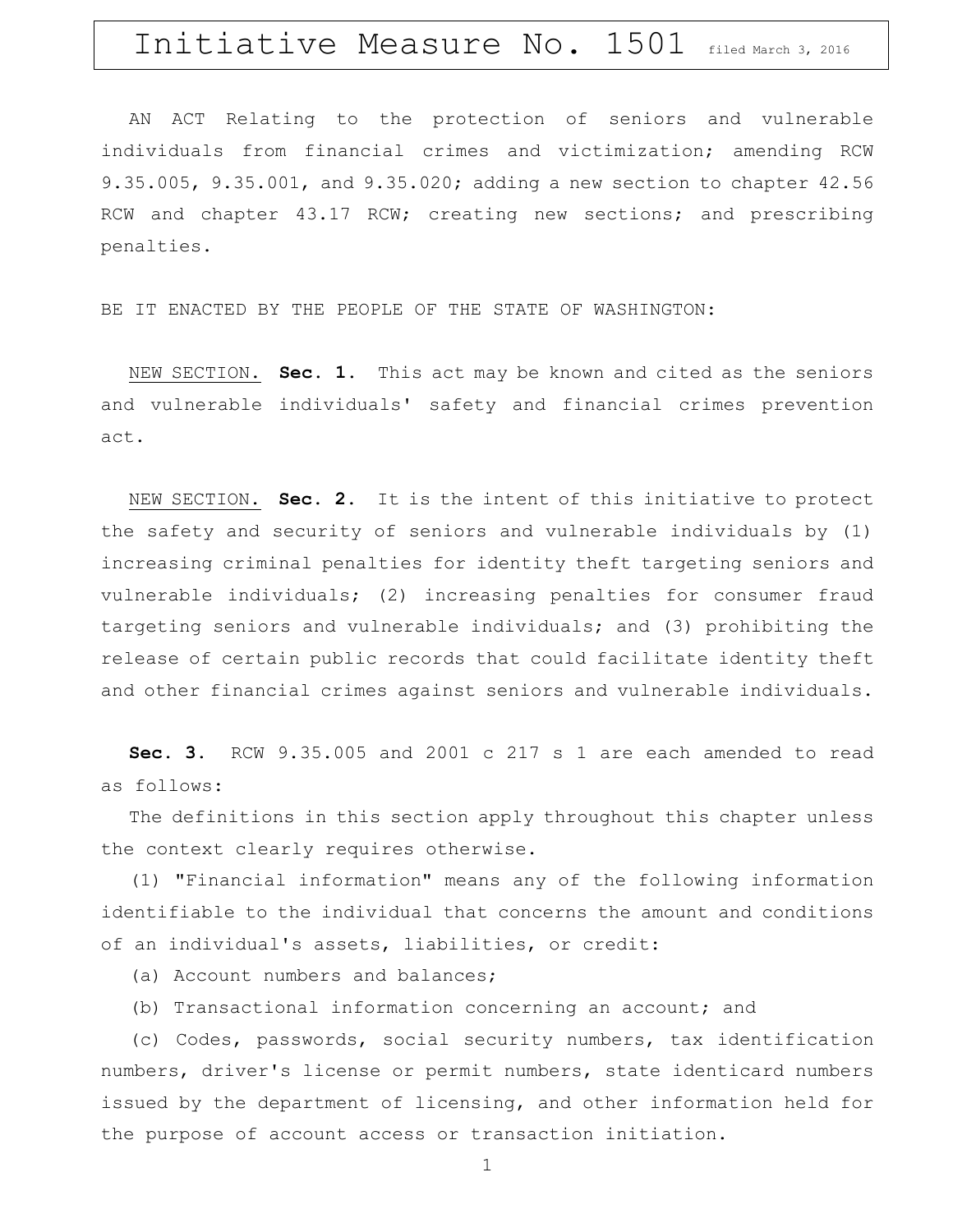(2) "Financial information repository" means a person engaged in the business of providing services to customers who have a credit, deposit, trust, stock, or other financial account or relationship with the person.

(3) "Means of identification" means information or an item that is not describing finances or credit but is personal to or identifiable with an individual or other person, including: A current or former name of the person, telephone number, an electronic address, or identifier of the individual or a member of his or her family, including the ancestor of the person; information relating to a change in name, address, telephone number, or electronic address or identifier of the individual or his or her family; a social security, driver's license, or tax identification number of the individual or a member of his or her family; and other information that could be used to identify the person, including unique biometric data.

(4) "Person" means a person as defined in RCW 9A.04.110.

(5) "Senior" means a person over the age of sixty-five.

(6) "Victim" means a person whose means of identification or financial information has been used or transferred with the intent to commit, or to aid or abet, any unlawful activity.

(7) "Vulnerable individual" means a person:

(i) Sixty years of age or older who has the functional, mental, or physical inability to care for himself or herself;

(ii) Found incapacitated under chapter [11.88](http://app.leg.wa.gov/RCW/default.aspx?cite=11.88) RCW;

(iii) Who has a developmental disability as defined under RCW [71A.10.020;](http://app.leg.wa.gov/RCW/default.aspx?cite=71A.10.020)

(iv) Admitted to any facility;

(v) Receiving services from home health, hospice, or home care agencies licensed or required to be licensed under

chapter [70.127](http://app.leg.wa.gov/RCW/default.aspx?cite=70.127) RCW;

(vi) Receiving services from an individual provider as defined in RCW 74.39A.240; or

(vii) Who self-directs his or her own care and receives services from a personal aide under chapter [74.39](http://app.leg.wa.gov/RCW/default.aspx?cite=74.39) RCW.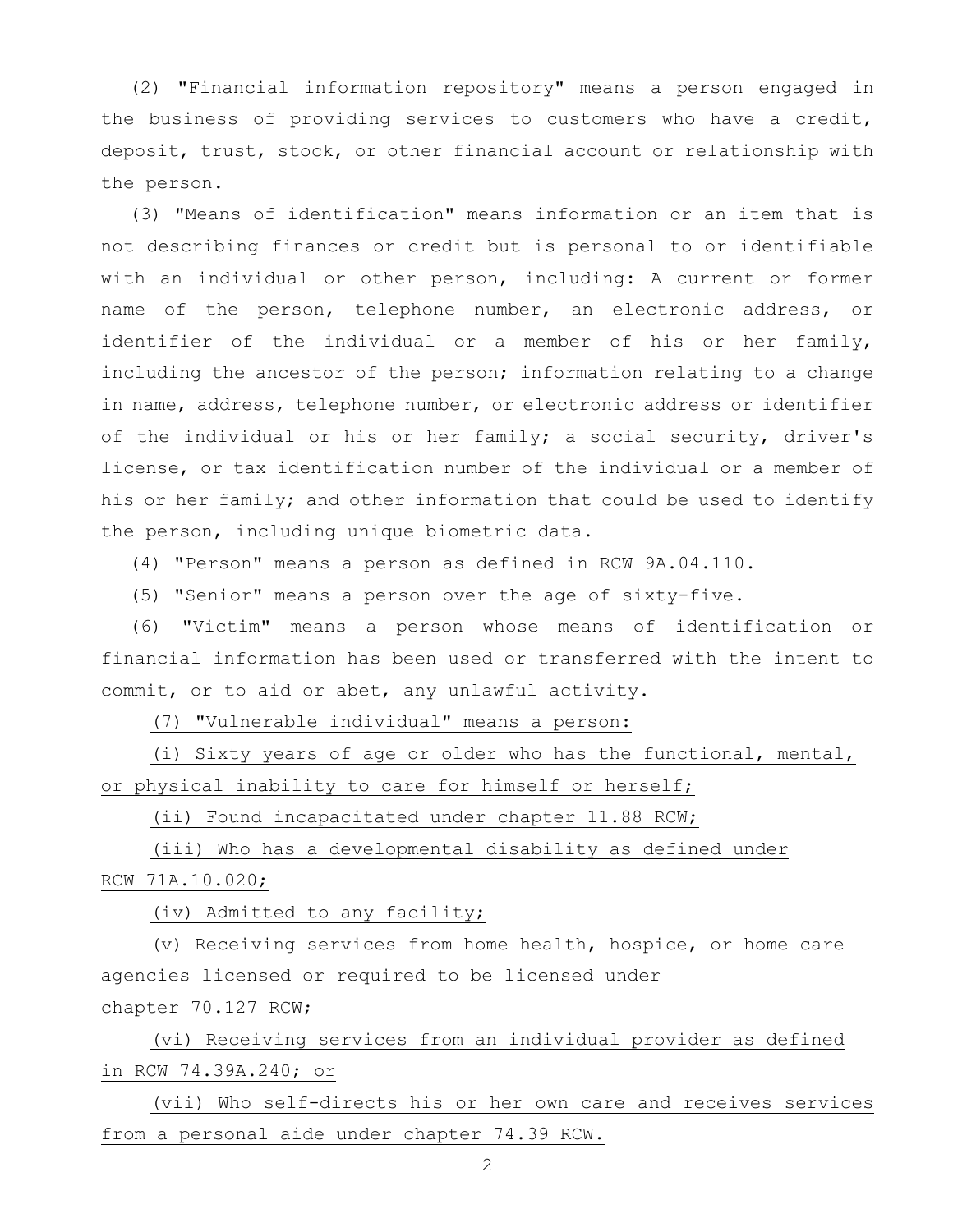#### **PART I**

### **INCREASING CRIMINAL PENALTIES FOR IDENTITY THEFT TARGETING SENIORS OR VULNERABLE INDIVIDUALS**

**Sec. 4.** RCW 9.35.001 and 2008 c 207 s 3 are each amended to read as follows:

(1) The legislature finds that means of identification and financial information are personal and sensitive information such that if unlawfully obtained, possessed, used, or transferred by others may result in significant harm to a person's privacy, financial security, and other interests. The legislature finds that unscrupulous persons find ever more clever ways, including identity theft, to improperly obtain, possess, use, and transfer another person's means of identification or financial information. The legislature intends to penalize for each unlawful act of improperly obtaining, possessing, using, or transferring means of identification or financial information of an individual person. The unit of prosecution for identity theft by use of a means of identification or financial information is each individual unlawful use of any one person's means of identification or financial information. Unlawfully obtaining, possessing, or transferring each means of identification or financial information of any individual person, with the requisite intent, is a separate unit of prosecution for each victim and for each act of obtaining, possessing, or transferring of the individual person's means of identification or financial information.

(2) The people find that additional measures are needed to protect seniors and vulnerable individuals from identity theft because such individuals often have less ability to protect themselves and such individuals can be targeted using information available through public sources, including publicly available information that identifies such individuals or their in-home caregivers.

**Sec. 5.** RCW 9.35.020 and 2008 c 207 s 4 are each amended to read as follows: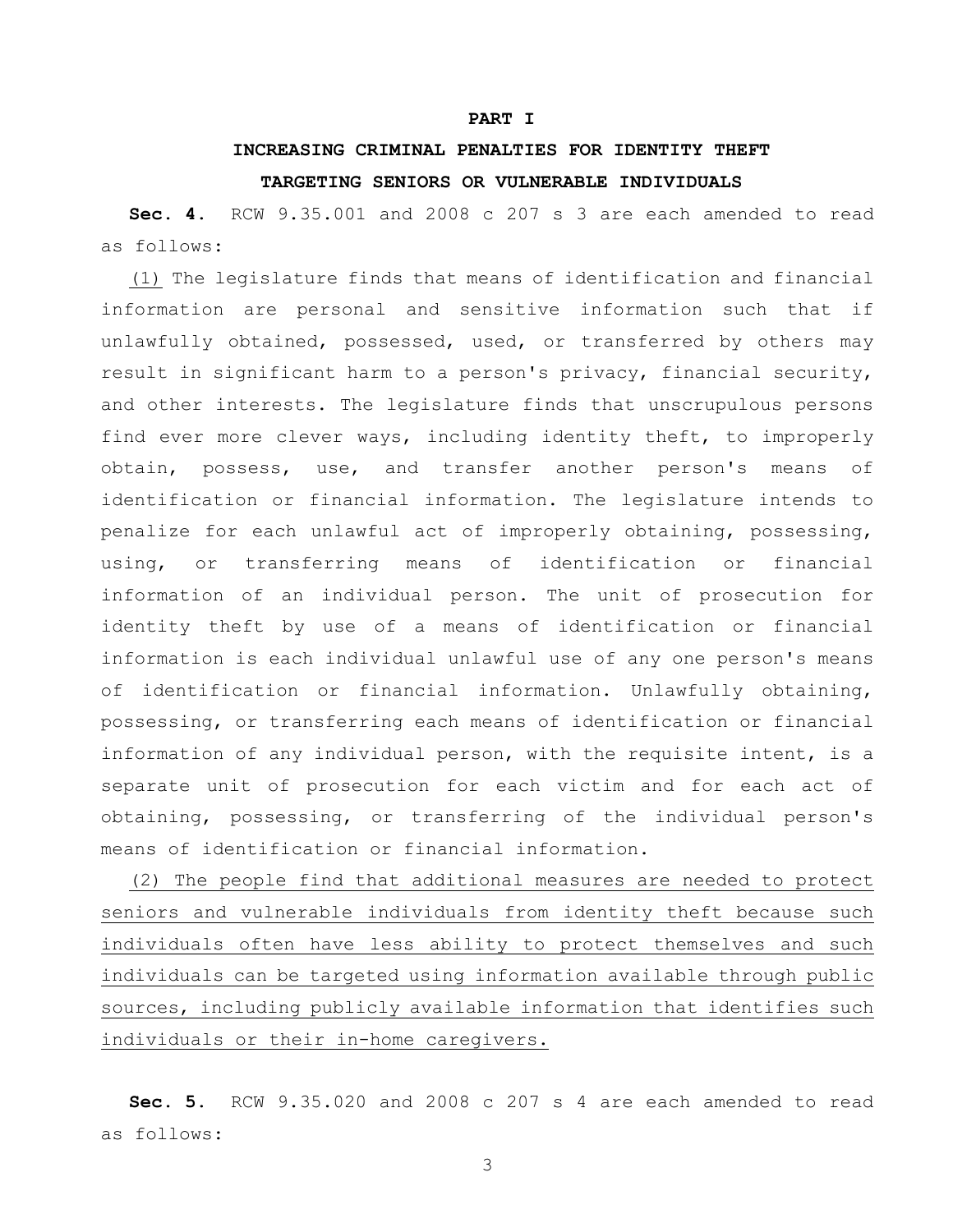(1) No person may knowingly obtain, possess, use, or transfer a means of identification or financial information of another person, living or dead, with the intent to commit, or to aid or abet, any crime.

(2) Violation of this section when the accused or an accomplice violates subsection (1) of this section and obtains credit, money, goods, services, or anything else of value in excess of one thousand five hundred dollars in value, or when the accused knowingly targets a senior or vulnerable individual in carrying out a violation of subsection (1) of this section, shall constitute identity theft in the first degree. Identity theft in the first degree is a class B felony punishable according to chapter 9A.20 RCW.

(3) A person is guilty of identity theft in the second degree when he or she violates subsection (1) of this section under circumstances not amounting to identity theft in the first degree. Identity theft in the second degree is a class C felony punishable according to chapter 9A.20 RCW.

(4) Each crime prosecuted under this section shall be punished separately under chapter 9.94A RCW, unless it is the same criminal conduct as any other crime, under RCW 9.94A.589.

(5) Whenever any series of transactions involving a single person's means of identification or financial information which constitute identity theft would, when considered separately, constitute identity theft in the second degree because of value, and the series of transactions are a part of a common scheme or plan, then the transactions may be aggregated in one count and the sum of the value of all of the transactions shall be the value considered in determining the degree of identity theft involved.

(6) Every person who, in the commission of identity theft, shall commit any other crime may be punished therefor as well as for the identity theft, and may be prosecuted for each crime separately.

(7) A person who violates this section is liable for civil damages of one thousand dollars or actual damages, whichever is greater,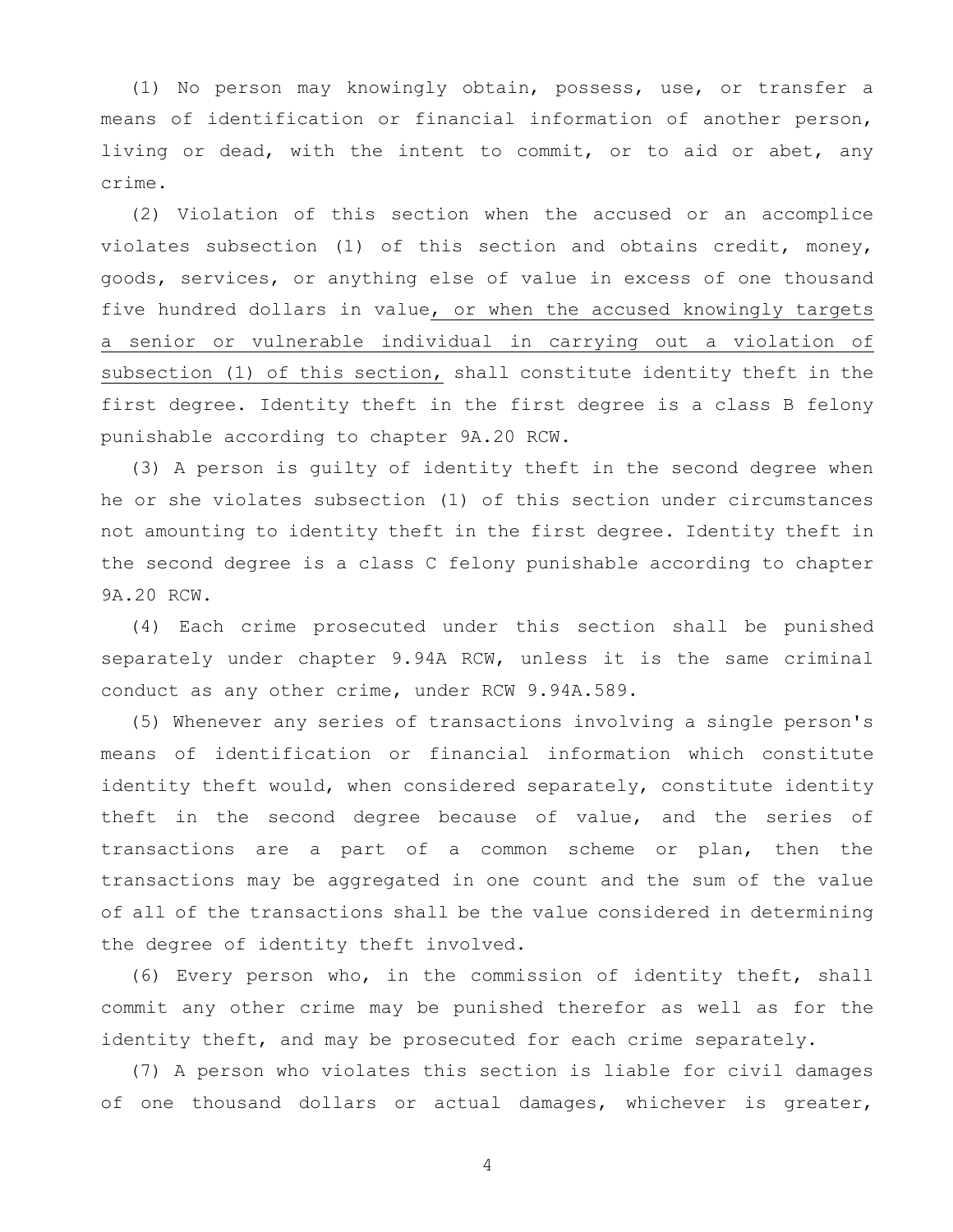including costs to repair the victim's credit record, and reasonable attorneys' fees as determined by the court.

(8) In a proceeding under this section, the crime will be considered to have been committed in any locality where the person whose means of identification or financial information was appropriated resides, or in which any part of the offense took place, regardless of whether the defendant was ever actually in that locality.

(9) The provisions of this section do not apply to any person who obtains another person's driver's license or other form of identification for the sole purpose of misrepresenting his or her age.

(10) In a proceeding under this section in which a person's means of identification or financial information was used without that person's authorization, and when there has been a conviction, the sentencing court may issue such orders as are necessary to correct a public record that contains false information resulting from a violation of this section.

#### **PART II**

### **INCREASING PENALTIES FOR CONSUMER FRAUD AGAINST SENIORS AND VULNERABLE INDIVIDUALS**

NEW SECTION. **Sec. 6.** A new section is added to read as follows: (1) It is the intent of this section to increase civil penalties for consumer fraud targeting a senior or a vulnerable individual.

(2) Any consumer fraud that targets a senior or a vulnerable individual, as defined in RCW 9.35.005, is subject to civil penalties of three times the amount of actual damages.

(3) This section creates no new cause of action. This section increases penalties where a plaintiff proceeds under any existing cause of action under statute or common law and successfully proves that he or she was victim to consumer fraud that targeted him or her as a senior or vulnerable individual.

#### **PART III**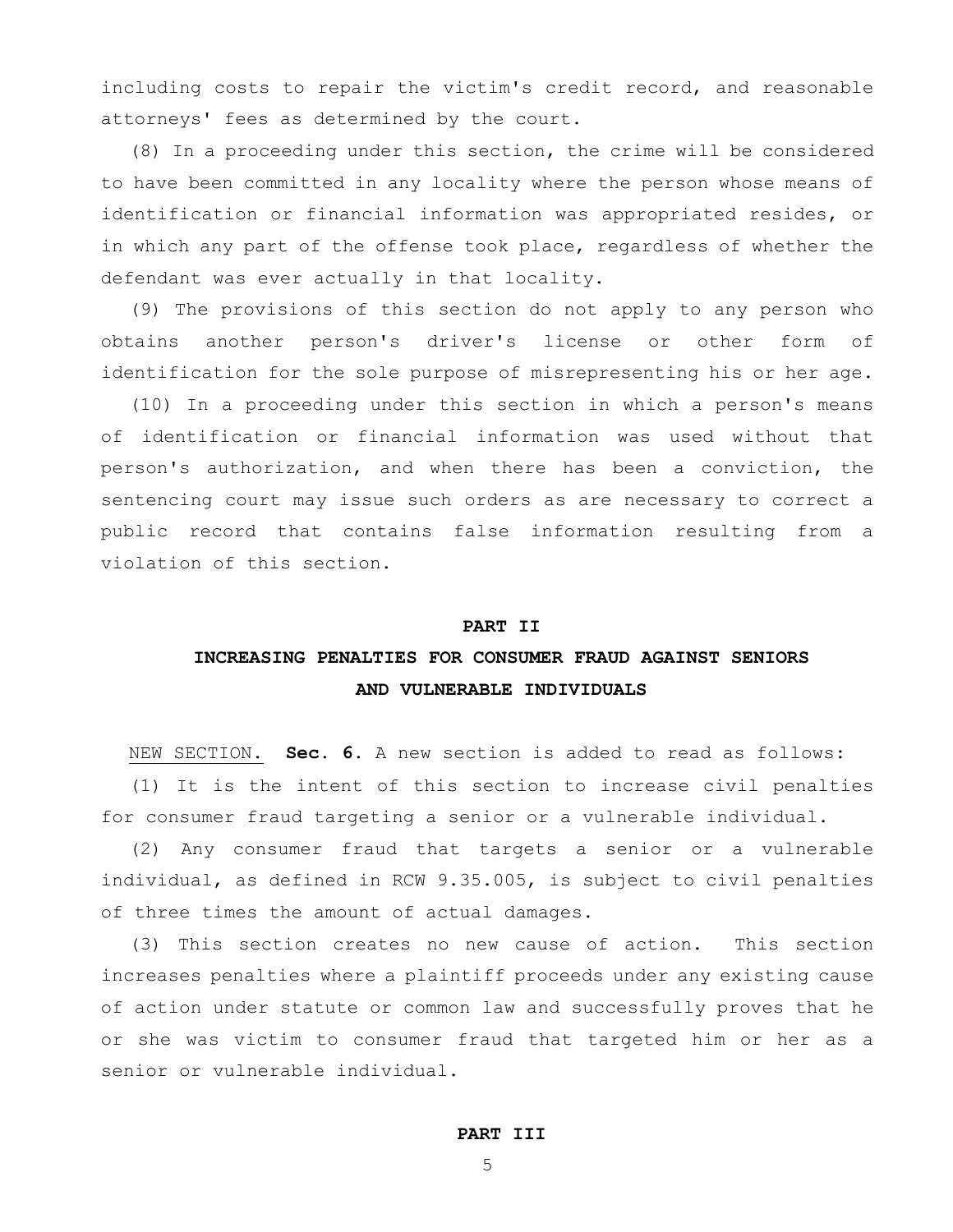## **PROHIBITING THE RELEASE OF CERTAIN PUBLIC RECORDS THAT COULD BE USED TO VICTIMIZE SENIORS AND VULNERABLE INDIVIDUALS**

NEW SECTION. **Sec. 7.** It is the intent of part three of this act to protect seniors and vulnerable individuals from identity theft and other financial crimes by preventing the release of public records that could be used to victimize them. Sensitive personal information about in-home caregivers for vulnerable populations is protected because its release could facilitate identity crimes against seniors, vulnerable individuals, and the other vulnerable populations that these caregivers serve.

NEW SECTION. **Sec. 8.** A new section is added to chapter 42.56 RCW to read as follows:

(1) Sensitive personal information of vulnerable individuals and sensitive personal information of in-home caregivers for vulnerable populations is exempt from inspection and copying under this chapter.

(2) The following definitions apply to this section:

(a) "In-home caregivers for vulnerable populations" means: (i) individual providers as defined in RCW 74.39A.240, (ii) home care aides as defined in RCW 18.88B.010, and (iii) family child care providers as defined in RCW 41.56.030.

(b) "Sensitive personal information" means names, addresses, GPS coordinates, telephone numbers, email addresses, social security numbers, driver's license numbers, or other personally identifying information.

(c) "Vulnerable individual" has the meaning set forth in RCW 9.35.005.

NEW SECTION. **Sec. 9.** Within one hundred eighty days after the effective date of this section, the department of social and health services shall report to the governor and attorney general about any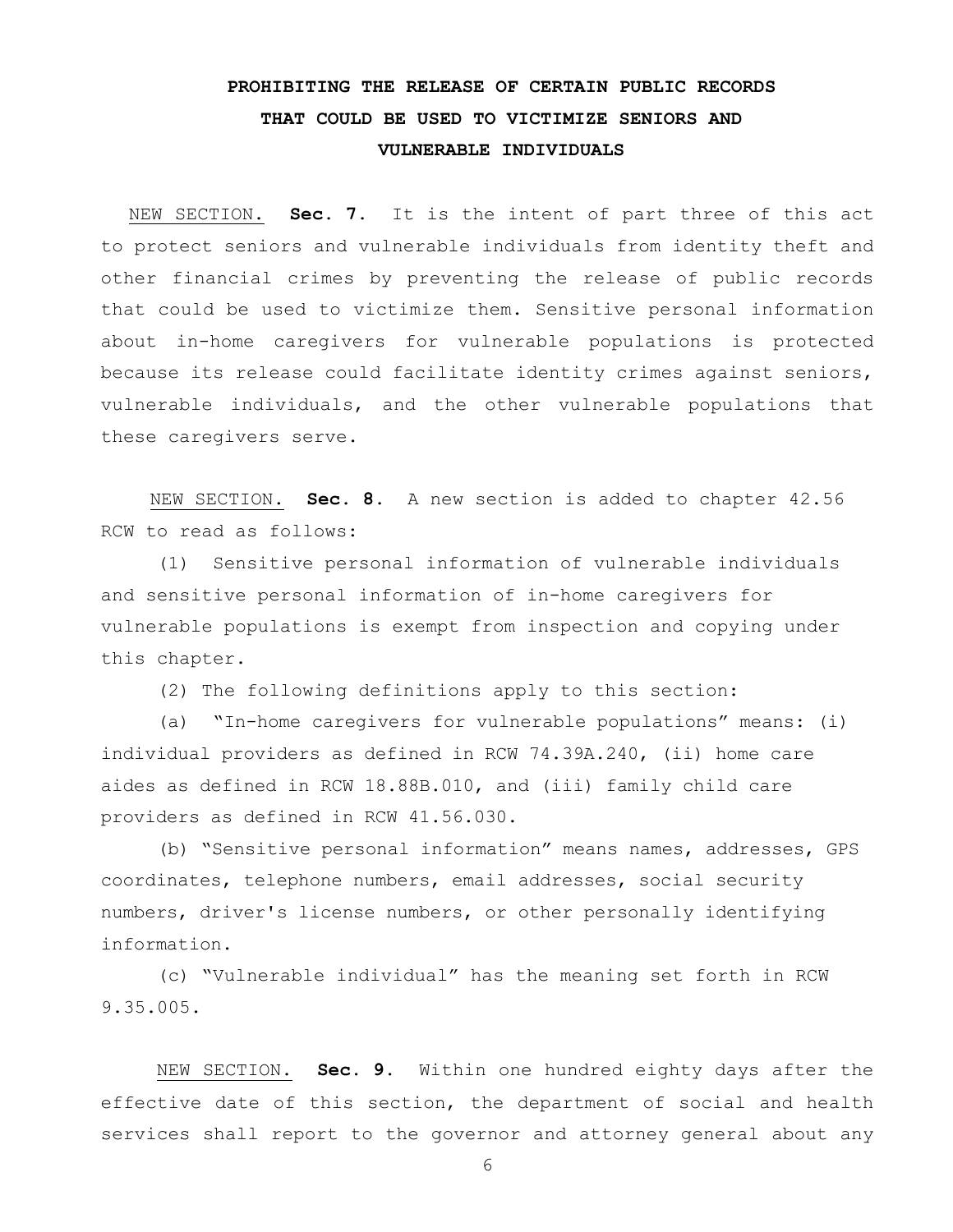additional records that should be made exempt from public disclosure to provide greater protection to seniors and vulnerable individuals against fraud, identity theft, and other forms of victimization.

NEW SECTION. **Sec. 10.** A new section is added to chapter 43.17 RCW to read as follows:

(1) To protect vulnerable individuals and their children from identity crimes and other forms of victimization, neither the state nor any of its agencies shall release sensitive personal information of vulnerable individuals or sensitive personal information of in-home caregivers for vulnerable populations, as those terms are defined in section 8 of this act.

NEW SECTION. **Sec. 11.** Nothing in this act shall prevent the release of public information in the following circumstances:

(a) the information is released to a governmental body, including the state's area agencies on aging, and the recipient agrees to protect the confidentiality of the information;

(b) the information concerns individuals who have been accused of or disciplined for abuse, neglect, exploitation, abandonment, or other acts involving the victimization of individuals or other professional misconduct;

(c) the information is being released as part of a judicial or quasi-judicial proceeding and subject to a court's order protecting the confidentiality of the information and allowing it to be used solely in that proceeding;

(d) the information is being provided to a representative certified or recognized under RCW 41.56.080, or as necessary for the provision of fringe benefits to public employees, and the recipient agrees to protect the confidentiality of the information;

(e) the disclosure is required by federal law;

(f) the disclosure is required by a contract between the state and a third party, and the recipient agrees to protect the confidentiality of the information;